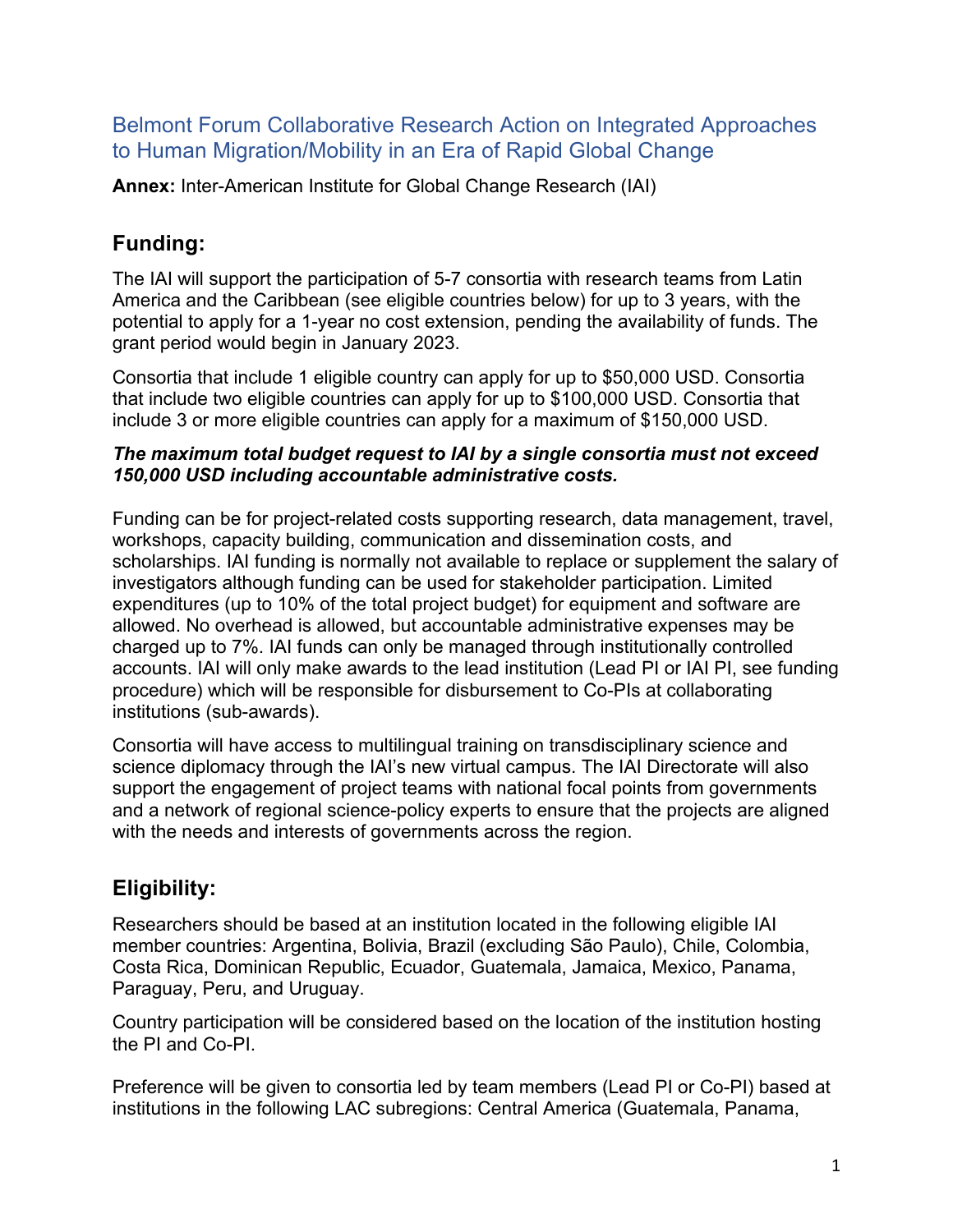Costa Rica), the Caribbean (Dominican Republic, Jamaica), and the tropical Andes (Colombia, Ecuador, Peru, Bolivia).

Institutions eligible for IAI awards are colleges, universities, professional societies, notfor-profit organizations, or governmental institutions which have formal research programs. Subawards are also allowed to these organizations (see funding procedures).

Individuals who are members of groups that have been historically underrepresented in the sciences are encouraged to apply and take key responsibilities in the project, including as Lead PI and Co-PI (Partner PI). Underrepresented groups include, but are not limited to, women, Indigenous Peoples, persons with disabilities, members of visible minority/racialized groups, and members of LGBTQ+ communities. Teams must also include an equity, diversity and inclusion (EDI) plan in their proposal to explain how they will mainstream considerations of EDI in the composition of the research team and in the research activities.

Early and mid-career scholars are also encouraged to apply and take key responsibilities in the project, including as Lead PI and Co-PI.

As specified in the CRA, the project must include a focus on transdisciplinary collaboration and co-creation of science amongst scientists/academics from diverse disciplines and stakeholders outside of academia including not but limited to policy practitioners, community leaders, decision makers, and knowledge users. Stakeholders must be included from the initial project framing stage and throughout the project life cycle in an equitable and ethical co-creation process, and this should be addressed in a project management plan in the proposal. Proposals must include a communications plan that explains how information will be communicated/disseminated through all stages of the project.

Any scientist from natural and social sciences, the humanities, or stakeholder (as described in the call text) is eligible to apply as Lead PI, Co-PI, or key investigators. It is expected that individuals who apply for the role of Lead PI or Co-PI will likely be from the natural or social sciences; however, individuals from the humanities or stakeholders will be considered for this role when they and their institutions provide evidence of their ability to lead transdisciplinary research projects and manage international research funds, including subawards to institutions in other countries.

Individuals may be listed as either Lead PI or Co-PI on one proposal application. Individuals can be listed as Senior Personnel on one additional proposal.

In order to be deemed eligible for this call and for IAI funding, all Belmont Forum consortia requirements must be met including having representation from at least 3 countries requesting funding from 3 funding agencies (2 in addition to the IAI). Please refer to the call for proposals for more details on consortia eligibility.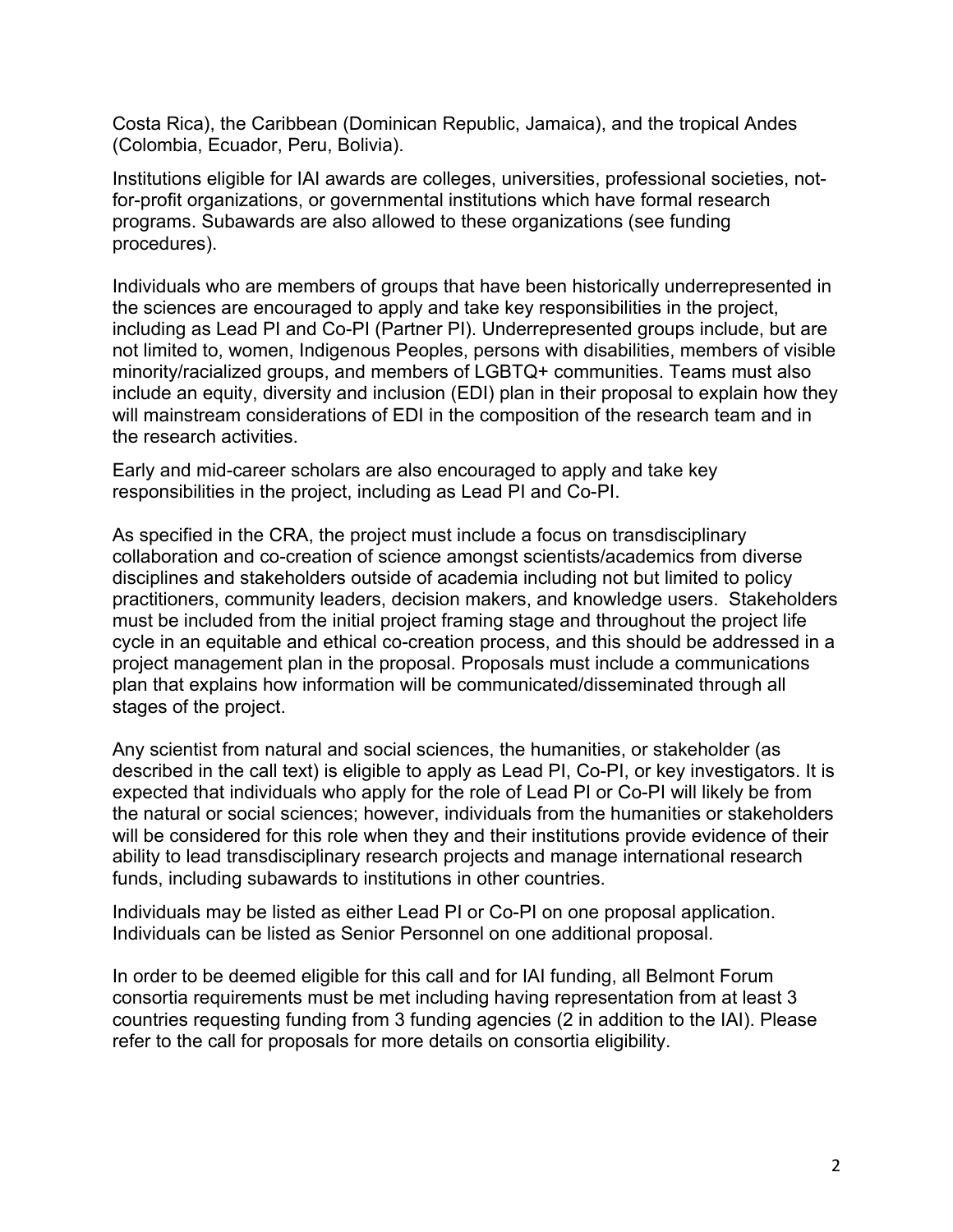## **Funding procedures**

The IAI will grant 1 funding award per consortia to the designated 'IAI PI,' who is responsible for managing subawards to other Co-PIs if applicable. If the Consortium Lead PI is not from an eligible IAI country, the consortia should determine which Co-PI in an IAI eligible country would serve as the IAI PI. If the Consortium Lead PI is from an eligible IAI member country, this person would also be considered the IAI PI. If the Consortium is selected for funding, the IAI PI will sign a grant agreement with the IAI, indicating roles and responsibilities with respect to managing the grant, including subawards, and annual financial and technical reporting requirements.

A representative of the sponsored programs office or equivalent for the IAI PI should email the IAI contact point notifying them of the request for funding prior to the CRA submission deadline.

To request funding from IAI, the proposal needs to be submitted by the Consortia Lead PI through Bfgo. IAI's budget forms (provided below) should also be submitted to the IAI contact point by the IAI PI.

### **Co-funding requirement**

This call for grants is based on the expectation of co-funding so that the resources necessary to carry out projects will not be fully dependent on the IAI grant. Co-funding is a key factor for projects being considered for these grants. The IAI anticipates greater co-funding in upper and upper middle-income countries with greater science and technology development.

Co-funding encourages additional resources —funding, knowledge, and expertise—to the program. It increases the ownership of the project by participants and contributes to the establishment of strong partnerships. Co-funding also helps the IAI to focus its funding in supporting the incremental cost of projects, with emphasis in backing IAI member countries that are in more need of support to develop their science and technology capacity.

Co-funding is defined as resources that are additional to the IAI grant and that are provided by grantee's institutions, governments (science funding agencies, other government bodies at the national, subnational and local levels), other multilateral agencies, development cooperation agencies, the private sector, private foundations, civil society organizations, and various type of beneficiaries, for supporting the implementation of the proposal and the achievement of its objectives. **Co-funding does not include funding provided by the other Belmont Forum funding partners on this call.** Co-funding could take the form of financial or in-kind contribution. Eligible inkind contributions include nonmonetary resources such as: researchers' salaries or those from employees of organizations involved in the project; scholarships for students, valued at the regular rate of pay for the time devoted to the project; access to paid databases (incremental costs of access); analytical, professional, technical and other services (printing, editing, publishing, transportation, etc.) at customary rate for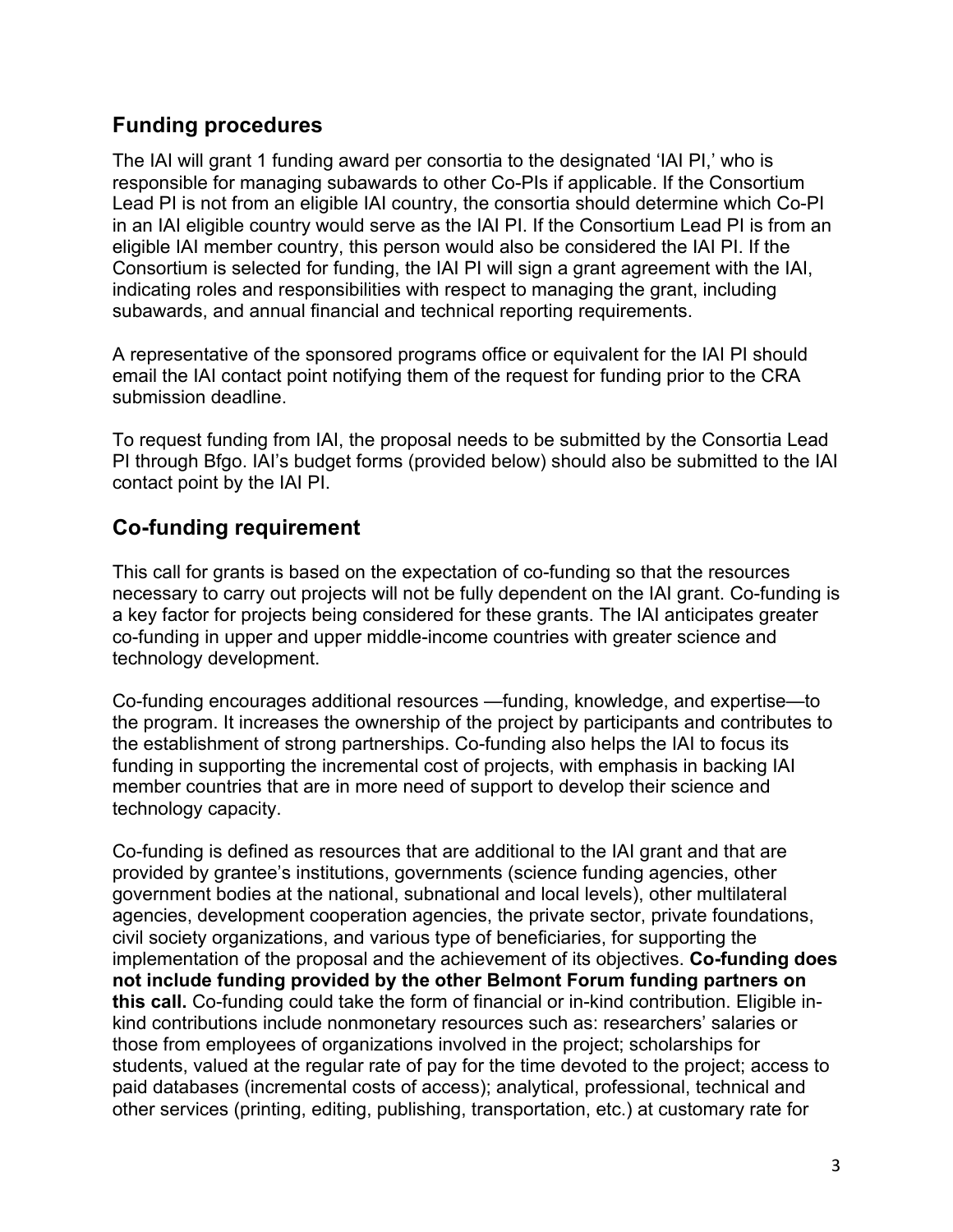time; provision of or access to equipment and vehicles, and their supplies; space and facilities to be used for office work, field work, meetings and community-based activities, valued at the fair rental rate; other supplies.

Co-funding needs to take into account the specifics of the proposal: partners engaged and their roles, work plan and types of activities, timing. The IAI will recognize only those in-kind contributions that are fully documented and considered essential to carry out the work.

# **IAI Policies**

All applications should align with the IAI's policies, strategic plan and science agenda:

Strategic Plan: https://www.iai.int/pdf/en/Strategicplan-en.pdf

Science Agenda: https://www.iai.int/index.php/en/research/agenda

Open Data Policy: https://www.iai.int/pdf/en/iai-open-data-policy-e.pdf

Gender Policy:

https://www.iai.int/administrador/assets/images/ckfinder/files/Gender%20Policy%20on% 20IAI%20Projects%20and%20Activities.pdf

Conflicts of Interest and Standards of Ethical Conduct: https://www.iai.int/administrador/assets/images/ckfinder/files/IAI\_conflict\_of\_interests-2019-02-25\_approved.pdf

# **IAI Contact Point:**

Consortia Lead PIs and the designated IAI PI are encouraged to contact the IAI contact point with questions about eligibility and funding procedures.

Anna Stewart Ibarra Science Director Inter-American Institute for Global Change Research (IAI) Av. Italia 6201 - LATU - Ed. Los Tilos 102 - 11500 Montevideo, Uruguay email: opportunities@dir.iai.int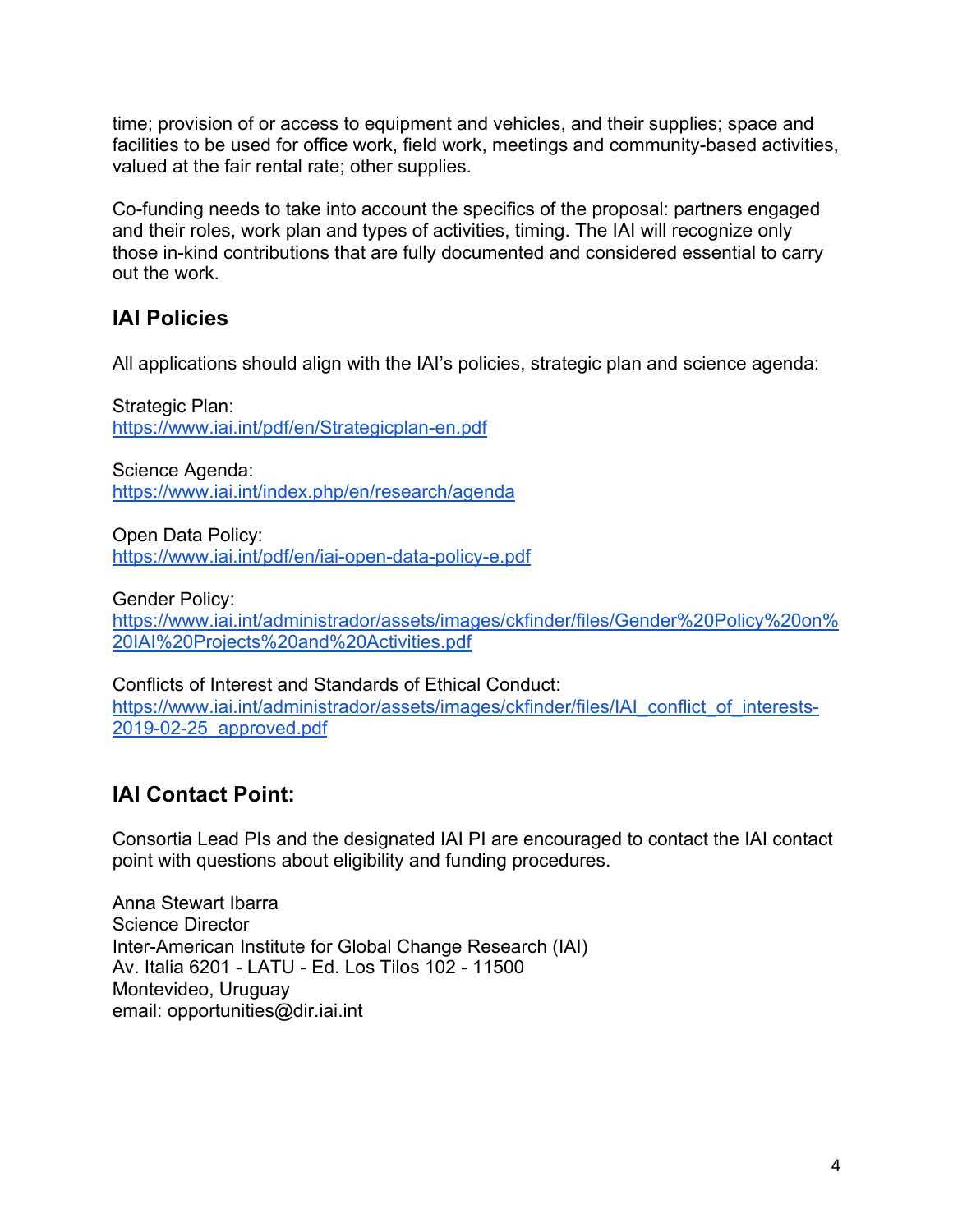

INTER-AMERICAN INSTITUTE FOR GLOBAL CHANGE RESEARCH

| <b>PROPOSED BUDGET AND TIMETABLE</b>                                                                                                 |                          |                       |  |                    |  |                    |                                              |                            |
|--------------------------------------------------------------------------------------------------------------------------------------|--------------------------|-----------------------|--|--------------------|--|--------------------|----------------------------------------------|----------------------------|
| <b>Project Title:</b>                                                                                                                |                          |                       |  |                    |  |                    | Duration of research<br>project (in months): |                            |
| <b>BUDGET SUMMARY (US dollars)</b>                                                                                                   | Year 1                   |                       |  | Year 2             |  | Year 3             | <b>Total</b>                                 |                            |
| <b>Budget category</b>                                                                                                               | Requested<br>To the IAI  | Co-funding<br>offered |  | Request Co-Funding |  | Request Co-funding | <b>Total Requested</b>                       | <b>Total</b><br>co-funding |
| <b>Scholarships</b>                                                                                                                  |                          |                       |  |                    |  |                    |                                              |                            |
| Travel / Workshops                                                                                                                   |                          |                       |  |                    |  |                    |                                              |                            |
| Research Expenses / Materials & Supplies                                                                                             |                          |                       |  |                    |  |                    |                                              |                            |
| Publication / Documentation / Dissemination                                                                                          |                          |                       |  |                    |  |                    |                                              |                            |
| Administrative Support (accountable)                                                                                                 |                          |                       |  |                    |  |                    |                                              |                            |
| Total in US dollars                                                                                                                  |                          |                       |  |                    |  |                    |                                              |                            |
| <b>OFFICIAL REQUEST</b>                                                                                                              |                          |                       |  |                    |  |                    |                                              |                            |
| We hereby certify that this budget proposal, and all its accompanying detailed budget submission forms, correctly and fairly reflect |                          |                       |  |                    |  |                    |                                              |                            |
| the financial plan of the proposed activity.                                                                                         |                          |                       |  |                    |  |                    |                                              |                            |
| Name of IAI Principal Investigator:                                                                                                  | Job title:<br>Signature: |                       |  |                    |  |                    |                                              |                            |
| Name of Authorized Institutional Representative:<br>Job title:<br>Signature:                                                         |                          |                       |  |                    |  |                    |                                              |                            |
| Date:                                                                                                                                |                          |                       |  |                    |  |                    |                                              |                            |

Av. Italia 6201, Ed. Los Tilos, Oficinas 102/103, CP 11500, Montevideo, Uruguay

iai@dir.iai.int | www.iai.int